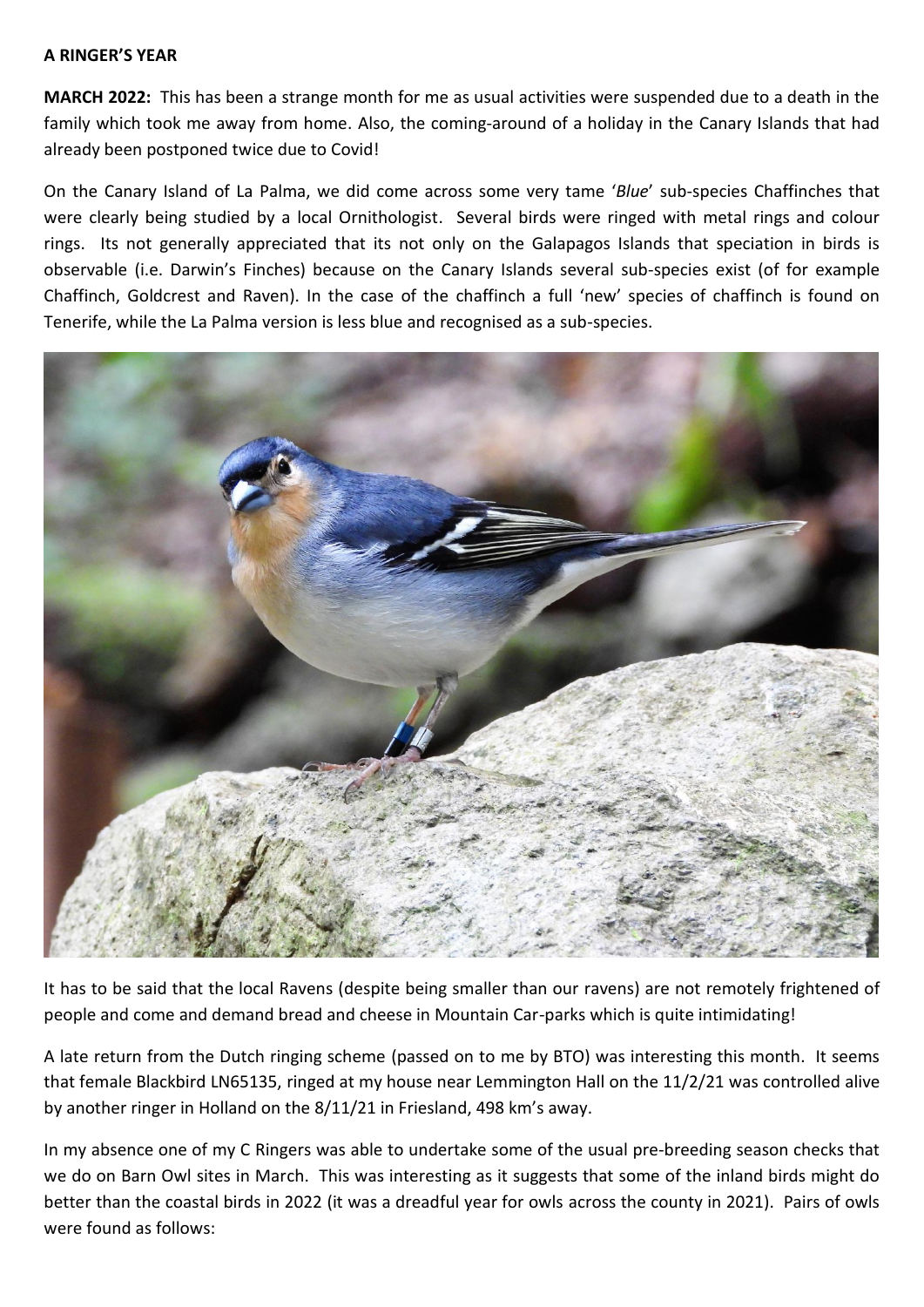Near Fontburn: A 6 yr. old male with a new younger female (*his original mate probably having died in the winter*). Also, a new pair just a km away in another box; and another new pair near Wingates. North of Netherwitton a 5 yr. old 'resident male' has also lost his mate but then acquired a new female only 4 yrs. old (*who we know lost her mate last year*). West of Longhorsley a Tawny Owl has taken over a Barn Owl box and the pair of owls (the 6 yr. old resident male and a new young female) have been forced into the near-by Tawny box! Finally, there was another pair of owls in a box to the east of the A697; the male having adopted this box last year and now found a female from just to the west of the A697.

Near the coast we found a new pair near Longhoughton and another near Howick consisting of a 2019 hatched male and an unknown female. A box very near the coast had the 'resident' female from 2020 but no male and box past Warkworth had a pair (although the male saw us coming and sneaked out of our way – so we never got to read his ring number). The female obligingly stayed in the box so we could identify her as the resident female now 4 yrs old. One box on a coastal farm building that we might reasonably have expected to be occupied by Barn Owls was found to contain a Tawny Owl with one egg on the 14/3/22. This shows how Tawny Owls are nesting but Barn Owls have not really started yet. It also suggests that this Tawny Owl may have lost her traditional nest site in a tree hole (she was at least 3 yrs. old) to Storm Arwen.